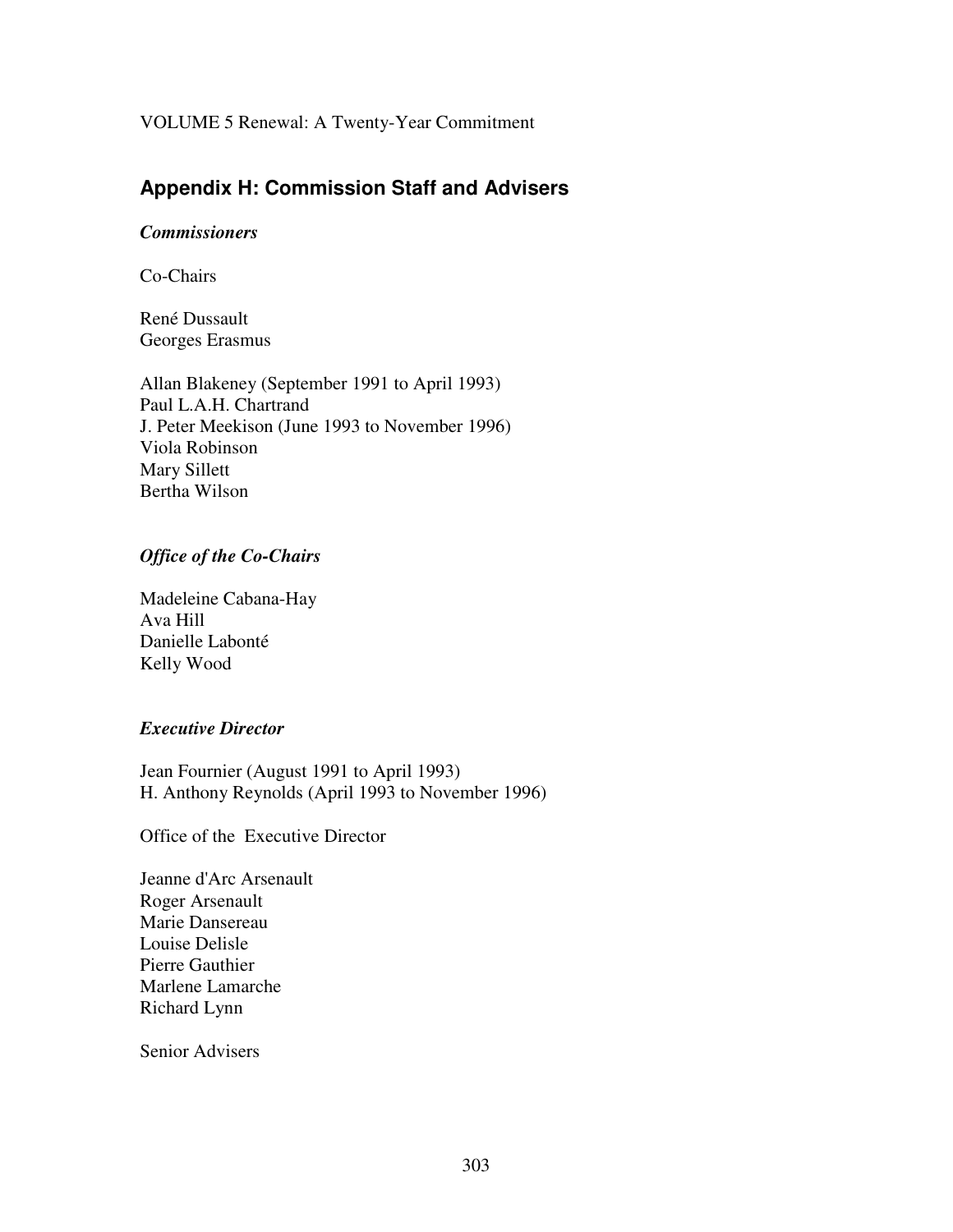Peter Russell Brian Slattery

#### *Secretariat*

Commission Secretary

Jerome Berthelette (October 1991 to May 1993) Linda Jordan (August 1993 to September 1995) Judy Bertrand L'Ecuyer Myrtle Bush Les Clayton Karen Collins Roger Farley Violet Ford Marceline Francis Rhondda MacKay Mel Maracle Marie Mayer Susan McLeod Bradley Michael Kimberley Scott Suzanne Schryer-Belair Mona Virdi Sheila Marie Cook

## *Public Participation*

**Director** 

Patrick Brascoupé (February 1992 to May 1992) John Morrisseau (May 1992 to July 1993)

Kathryn Boissoneau Nipisha Bracken Dolores Comegan Laurie Fenner Sandra Germain Ovilu Goo-Doyle Eleanora Jarrett Rhonda Kayakjuak Luc Lainé Michael Lazore Rebecca Printup Patricia Saulis Tammy Saulis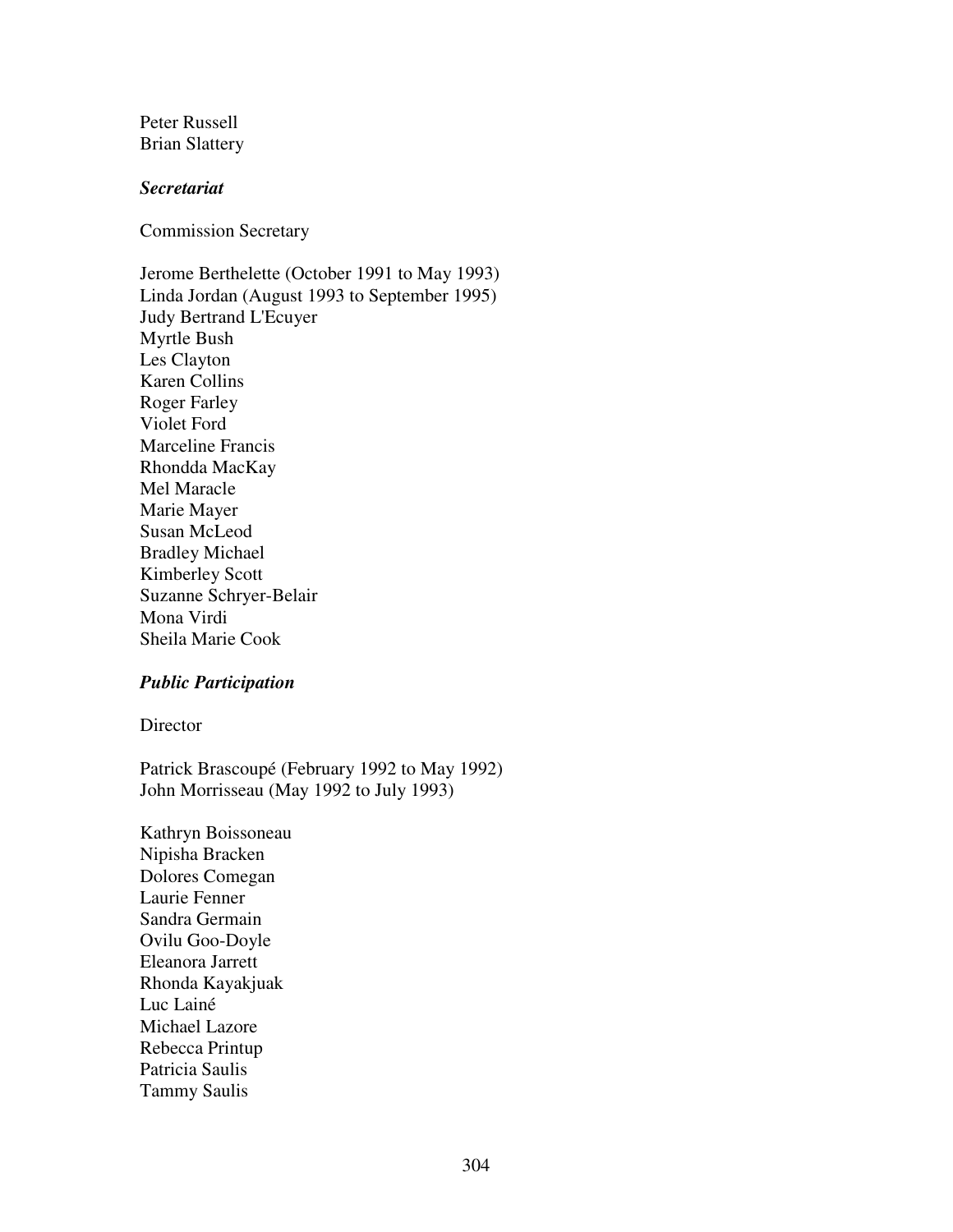Gordon Spence Robert Tookoome Bernard Wood Charlene Wysote

#### *Administration and Finance*

Director

Nicole Viau

Comptroller

Mike McNamara

Neil Blaney Josée Brascoupé Pierre Brascoupé Michel Collard Darlene Commanda Madeleine D'Argencourt Janice Davison Michel Dickner Diann Franklin Don Henry David Herman Drew Hightower Laralee Isaac Jeannette LaForte Céline Lalonde Hélène Leroux Katherine Livingstone Gilles Longpré Françoise McNamee Kenneth Meshake Michèle No'l Cindy Peltier Donald Roach Nancy Schnobb Pamela Shaw Patricia Steele Tracy Tarnowski Sylvie Trépanier Jason Winters

Design and Publishing Services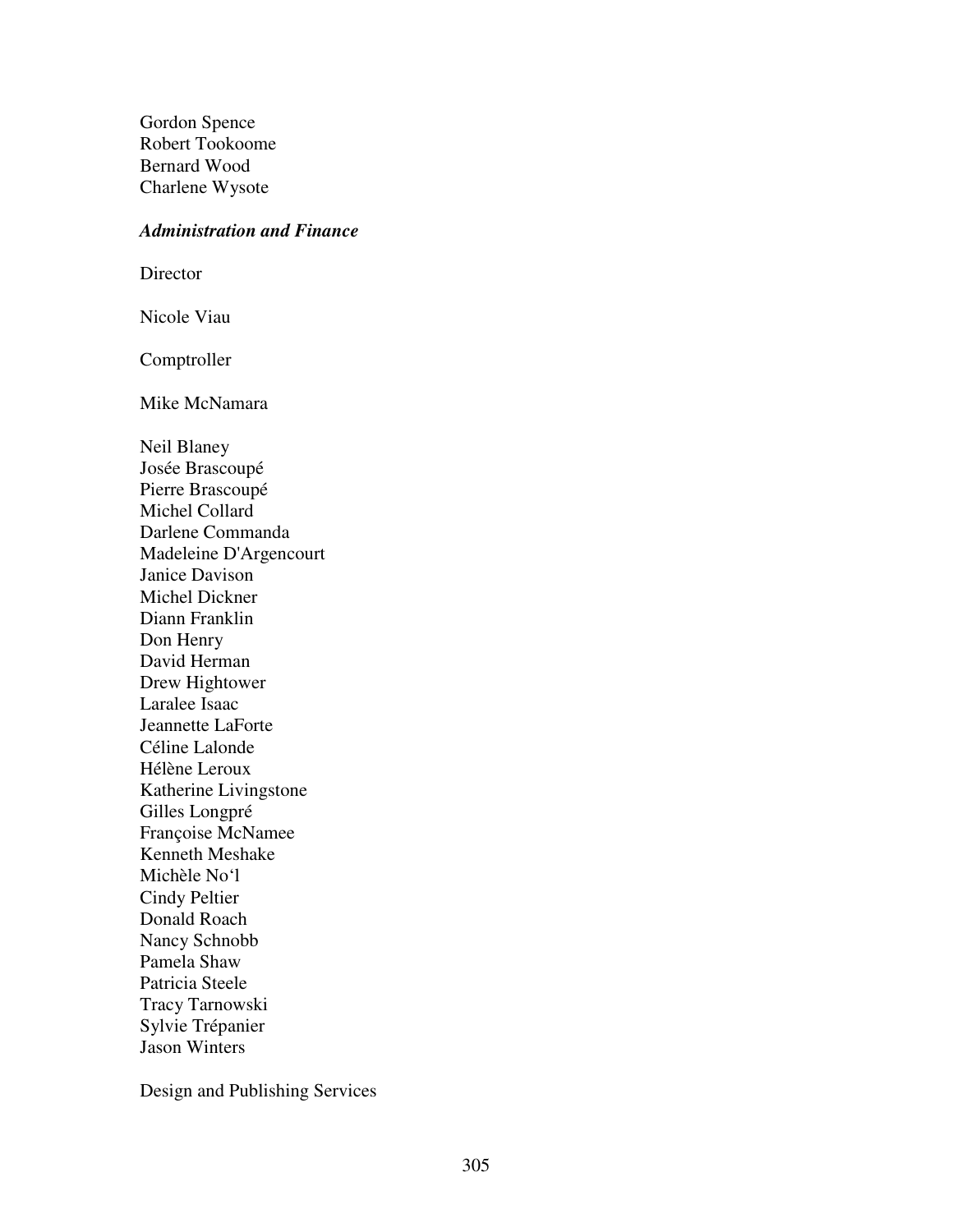Expression Communications Inc. Michel Hénault Kathryn Randle

#### *Communications*

Director

Dan Gaspé

Head

Allen Gabriel

James Compton Sandra Dubé Laralee Isaac Don Kelly Hugh McCullum Verna Stevens Mona Virdi

## *Research*

Co-Directors

Marlene Brant Castellano David Hawkes

Frances Abele Daniel Arsenault Michael Asch Anik Aubin Carole Blackburn Jean-Pierre Bourdeau Gail Bradshaw Suzanne Bronner François Cadieux Colleen Cardillo Mary-Jane Commanda John Crump Dara Culhane Valerie Decontie Leslie Donnelly Lynn Farbotko Katherine Fletcher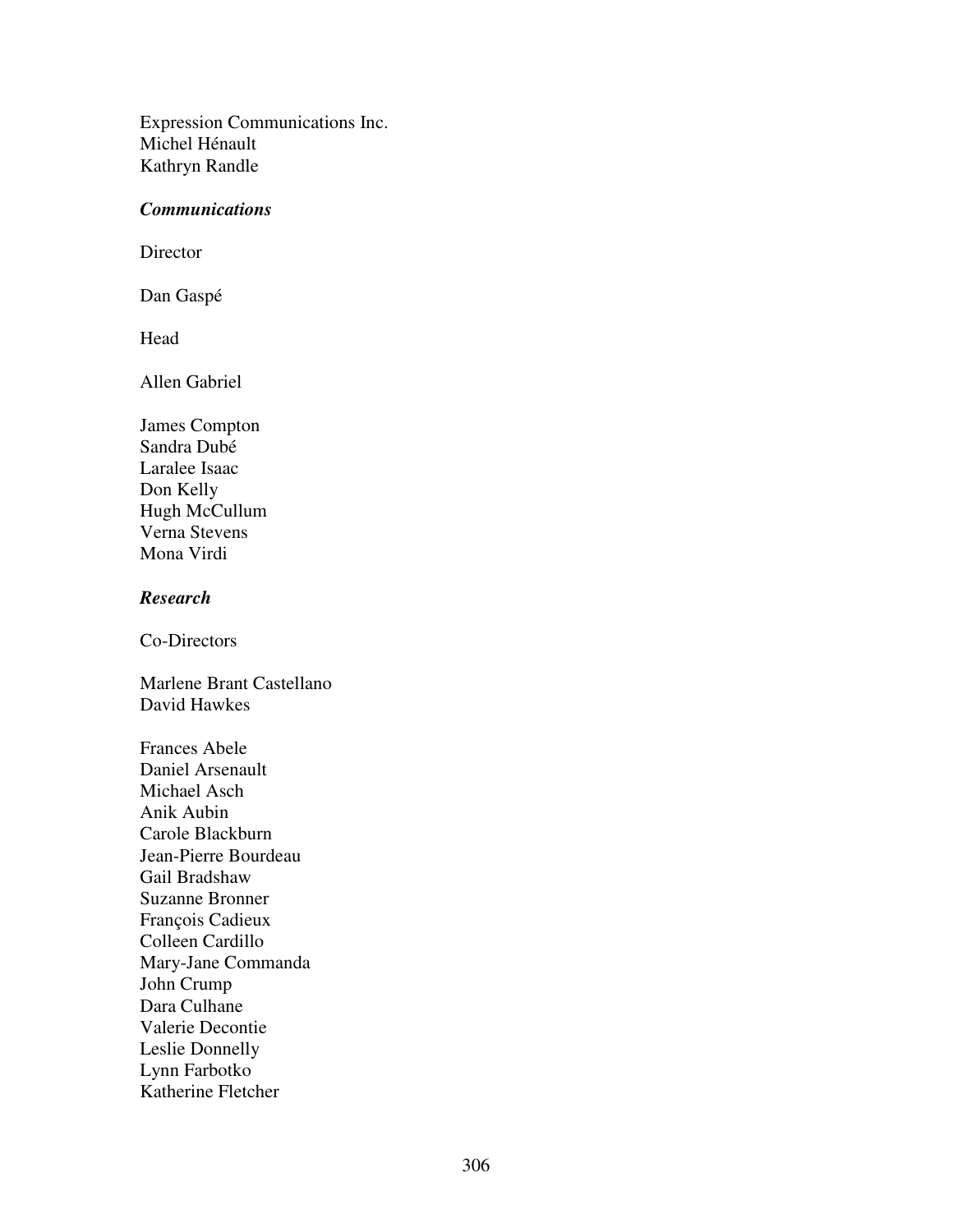Joyce Ford Violet Ford Karen Ginsberg Anita Gordon-Murdoch Deborah Hanly Karen Janelle Alexandra Ker Francine Lachapelle Lorie Lafreniere Louise Lahache Leina Landriault Dawn Lavergne-Brady Sheila Lumsden Christine Maracle Beatrice Medicine George Morin Linda Paquette Kenneth Paul Bill Sainnawap Andy Siggner Liette Simard Nancy-Ann Sutton Rosalee Tizya Dale Turner Fred Wien Jill Wherrett Donavon Young

#### *Po li cy*

Co-Directors

James Bourque Mary Simon Bert Waslander

Peggy Blair Shane Book Carolanne Brewer Clem Chartier Larry Chartrand David DesBrisay Dirk de Vos Martin Dunn Joyce Ford Claudette Fortin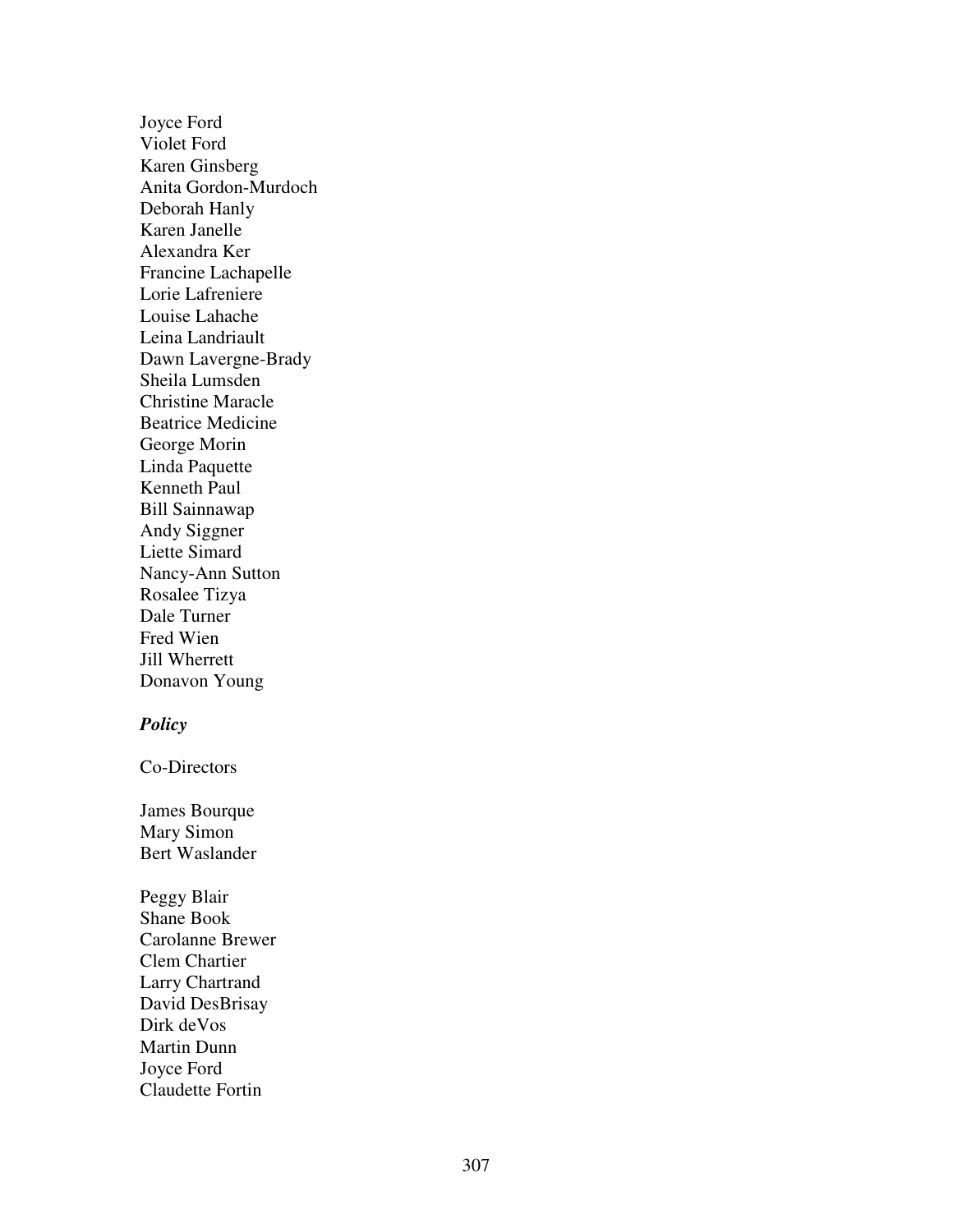Jo Ann Gagnon Patricia Hayward Dwight Herperger Karen Jacobs-Williams Tanya King Simeonie Kunnuk Catherine Littlejohn John Loxley Joanne MacDonald Phoebe Nahanni Susan O'Donnell Leslie Pal Evelyn Peters Joanne Pindera Chris Printup Sheila Robertson Jonathan Robinson Ian Robinson Konrad Sioui Jerome Slavik Garth Wallbridge Brenda Wattie Beatrice Watts Andrew Webster Wanda Wuttunee

Policy Advisers and Writers

Frances Abele Mary Alex Gerald Alfred Russel Barsh Marie Battiste Mary Brodhead Michael Cassidy David Crenna Lynne Davis Janet Davison Mark Dockstator Bruce Doern Lynn Drapeau John Evans Dale Gibson John Giokas Katherine Graham Karen Green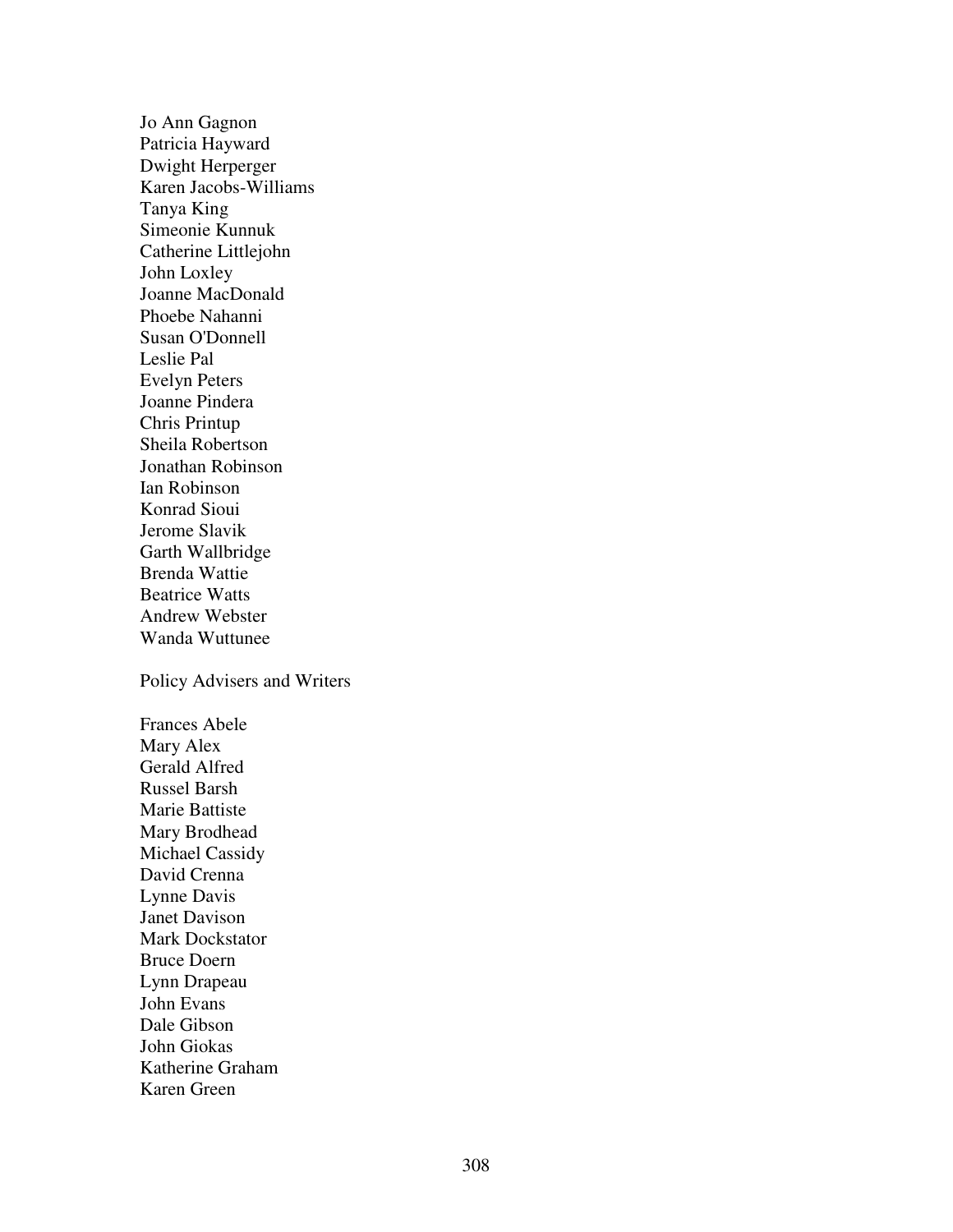John Hylton Michael Jackson Linda Jordan Lenore Keeshig-Tobias Don Kelly Alexandra Ker Cecil King Patrick Macklem John Milloy James Morrison Allan Moscovitch Beatrice Mosionier David Nahwegahbow David Newhouse John O'Neil Alan Pratt Gwen Reimer Jonathan Rudin David Schneiderman Nikol Schultz Brian Slattery Douglas Sprague Judi Stevenson Madeleine Dion Stout George Tough James Tully Gail Valaskakis Alex von Gernet Terrance Wade Jeremy Webber Fred Wien Donavon Young Research Advisers Harold Bhérer Frank Cassidy Michael Asch Douglas Brown

Andrée Lajoie Mary Ellen Turpel Peter Usher John Weinstein

#### *Intervenor Participation Program*